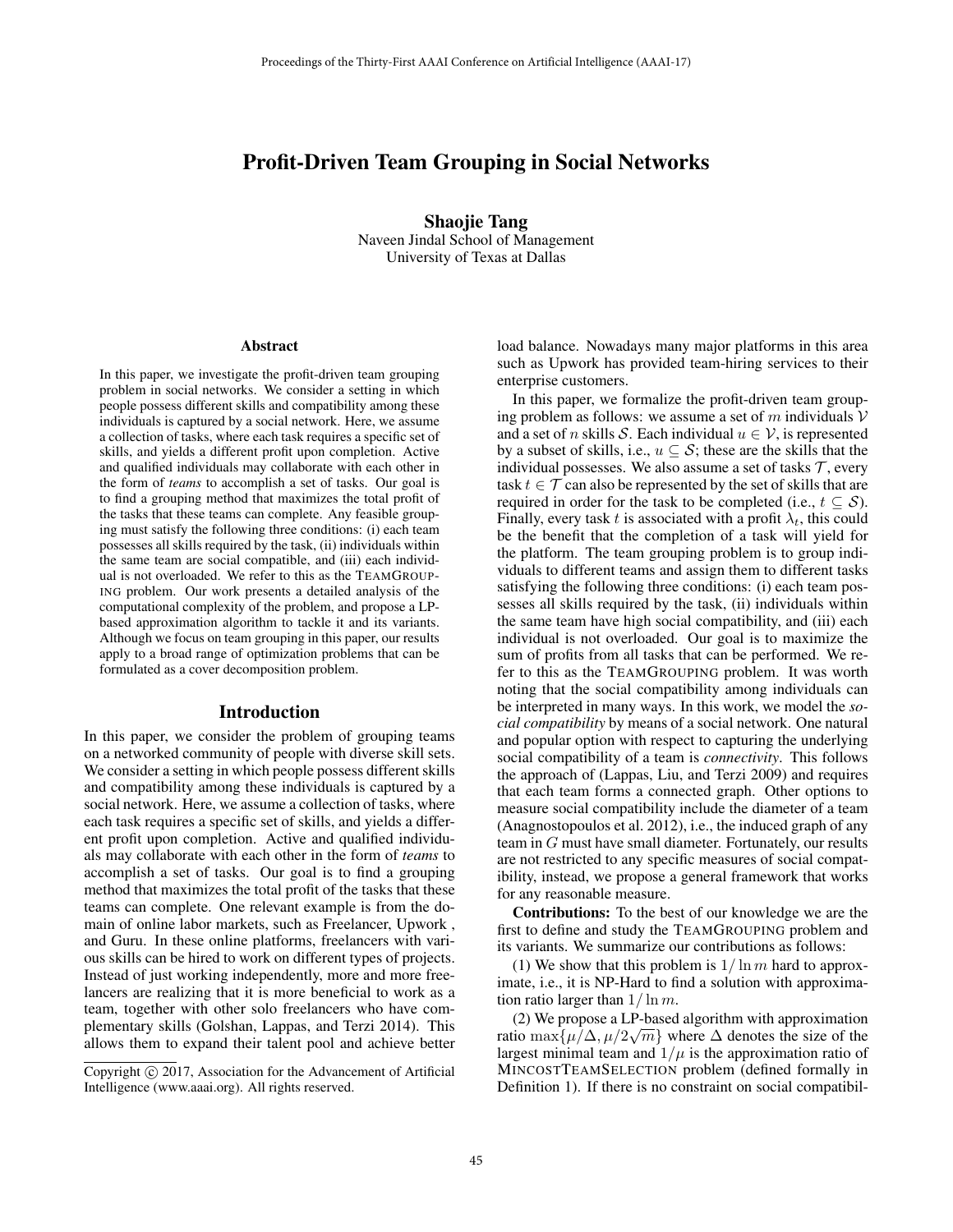ity, this ratio is equivalent to  $\max\{1/n \ln n, 1/2\sqrt{m} \ln n\}$ .<br>(3) We also consider two extensions of the basic mode

(3) We also consider two extensions of the basic model. In the first extension, we relax the assumption that each individual can only participate in one task by allowing individuals to have different load limits. In the second part, we consider the scenario when each task can only be performed by a fixed number of teams or times. We develop effective approximation algorithms to tackle both extensions.

(4) Although we restrict our attention to the profit-driven team grouping problem in this paper, our results apply to other applications such as lifetime maximization problem in wireless networks (Bagaria, Pananjady, and Vaze 2013), resource allocation and scheduling problems (Pananjady, Bagaria, and Vaze 2014), and supply chain management problems (Lu 2011). In this sense, this research contributes fundamentally to the development of approximate solutions for any problems that fall into the family of generalized cover decomposition problem.

## Related Work

To the best of our knowledge we are the first to formulate and study the team grouping problem and its variants. However, our work is closely related to other team formation and cluster hiring problems. (Lappas, Liu, and Terzi 2009) introduce the minimum cost team formation problem. Given a set of skills that need to be covered and social network, their objective is to select a team of experts that can cover all required skills, while ensuring efficient communication between the team's members. There is a considerable amount of literature on this topic and its variants (Li and Shan 2012; Kargar, Zihayat, and An 2013; Dorn and Dustdar 2010; Gajewar and Sarma 2012; Kargar and An 2011; Li and Shan 2010; Sozio and Gionis 2010). In (Golshan, Lappas, and Terzi 2014), they study cluster hire problem, where the objective is to hire a profit-maximizing team of experts with the ability to complete multiple projects, subject to a fixed budget. Different from all the above works where they aim to select a best qualified team, our objective is to group individuals into multiple teams. It turns out that these two problems are closely related, this allows us to leverage existing techniques on team formation to solve our problem.

The other category of related work is maximum disjoint set cover problem (Bagaria, Pananjady, and Vaze 2013). Given a universe, and a set of subsets, the objective is to find as many set covers as possible such that all set covers are pairwise disjoint. Our problem can be considered as a generalized disjoint set cover problem in the sense that every task in our problem may have different requirement of coverage, capacity constraint, and profit, and any feasible set cover must satisfy both coverage requirement as well as social compatibility. In addition, the requirement of "disjoint" is also relaxed by allowing individuals to have different load limits in our problem. Therefore, this work contributes fundamentally to the generalized cover decomposition problem.

## Problem Formulation

Individuals. Skills. Tasks. In this paper we will assume that there is a set of n skills  $S$ , a set of m individuals V and a set of k tasks  $\mathcal{T}$ . Each individual  $u \in \mathcal{V}$ , is represented by a subset of skills, i.e.,  $u \subseteq S$ ; these are the skills that the individual possesses. Similarly, every task  $t \in \mathcal{T}$  can also be represented by the set of skills that are required in order for the task to be completed (i.e.,  $t \subseteq S$ ). In addition, each task t is associated with a profit  $\lambda_t$  upon the completion of this task. We assume that each task has unlimited number of copies, i.e., the same task can be performed by multiple teams. Notice that this assumption may not always hold in real world, to this end, we also study the case where each task has a capacity constraint, i.e., task  $t$  can only be performed up to  $g_t$  times.

Load. Our basic model assumes that each individual can only participate in *one* task. In our extended model, we will relax this assumption by allowing individuals to have different load limits, i.e.,, each individual  $u$  can participate in up to  $f_u$  number of tasks.

Teams. In practice, the social compatibility among individuals play an important role in a team work. For example, low social compatibility or high coordination cost will degrade the efficiency of organizations (Coase 1937). We model the *social compatibility* by means of a social network  $G = (\mathcal{V}, \mathcal{E})$ . One natural and popular option with respect to capturing the underlying social compatibility of a team is *connectivity*. This follows the approach of (Lappas, Liu, and Terzi 2009) and requires that each team C forms a connected graph. It was worth noting that there exist many ways to quantify the social compatibility among individuals, other options include the *diameter constraint* (Anagnostopoulos et al. 2012), i.e., the longest shortest path among team members in G is no larger than a given threshold. Fortunately, our results are not restricted to any specific measures of social compatibility, instead, we propose a general framework that works for any measure of social compatibility that has been explicitly defined.

**Problem Formulation.** For a team of individuals  $C \subseteq V$ , we say that team  $C$  has a skill  $s$  if there exist at least one individual  $u \in C$ , such that u has skill s, i.e.,  $s \in u$ . For a task  $t \in \mathcal{T}$ , we say that team C covers t if C (as a team) has all the skills required for  $t$ . Clearly, a team of individuals may cover more than one tasks, but they can only participate in one of those tasks due to each individual's load  $limit<sup>1</sup>$ . We define the set of qualified teams for task  $t$  to be the set of distinct teams that is social compatible and covers task t. That is,

 $C_t = \{C \subseteq V | C$  is social compatible and covers  $t\}$ 

Let  $C_{ti}$  denote the *i*-th team in  $C_t$ . A minimal qualified team of a task  $t$  is a qualified team of this task that is not a superset of any other qualified team. In the rest of this paper, we only consider minimal qualified teams and let  $C = \{C_1, \dots, C_k\}$ denote the set of sets of minimal qualified teams for all tasks.

<sup>&</sup>lt;sup>1</sup>As mentioned earlier, this assumption will be relaxed in the extended model.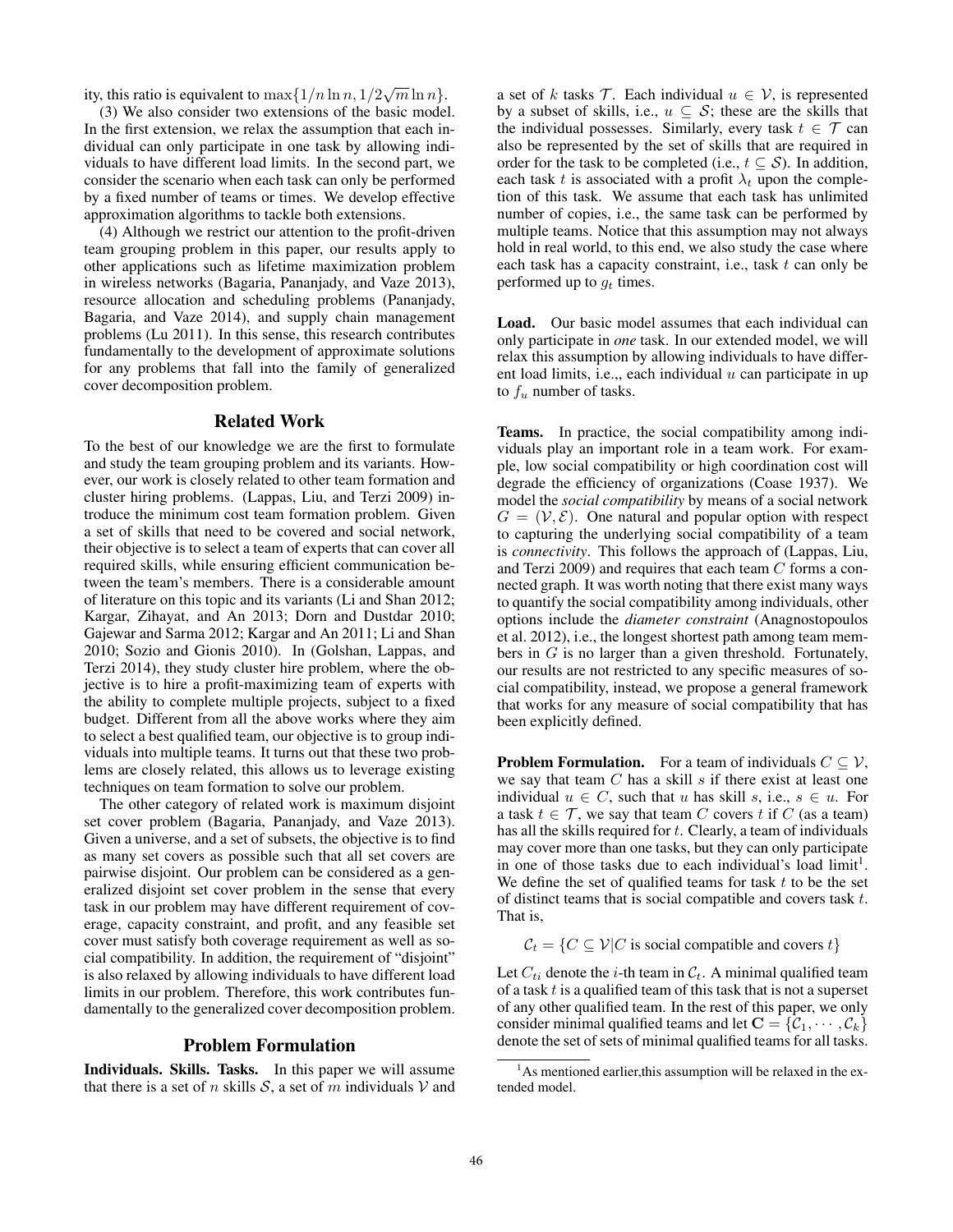The objective of this work is to find a most profitable way to group individuals into different teams, and assign one task to each team, such that (i) each team possesses all skills required by the corresponding task, (ii) all team members are social compatible, and (iii) each individual can only participate in one team. Given the above notation and constraint, we can now define TEAMGROUPING problem as follows:

| <b>P.1:</b> Maximize $\sum_{C_{ti} \in C_t \in \mathbf{C}} (x_{ti} \cdot \lambda_t)$<br>subject to:                                                                                               |
|---------------------------------------------------------------------------------------------------------------------------------------------------------------------------------------------------|
| $\begin{cases} \sum_{u \in C_{ti} \in \mathcal{C}_t \in \mathbf{C}} x_{ti} \leq 1, \forall u \in \mathcal{V} \\ x_{ti} \in \{0, 1\}, \forall C_{ti} \in \mathcal{C}_t \in \mathbf{C} \end{cases}$ |

In the above formulation,  $x_{ti}$  indicates whether team  $C_{ti}$ has been selected ( $x_{ti} = 1$ ) or not ( $x_{ti} = 0$ ), and the first constraint specifies the load limit on each individual. The following results show that we cannot hope to achieve an  $\omega(1/\ln m)$  approximation ratio for this problem.

Theorem 1 *The* TEAMGROUPING *problem is* <sup>1</sup>/ ln <sup>m</sup> *hard to approximate.*

*Proof:* For our proof, we will consider a simplified version of TEAMGROUPING problem with only one task, i.e.,  $k = 1$ , and there is no constraint on social compatibility. We call this problem S-TEAMGROUPING. We next prove that the *maximum disjoint set cover cover problem* (DSCP) can be reduced to S-TEAMGROUPING. The formal definition of DSCP is as follows: Given a universe  $U$ , and a set of subsets  $X$ , find as many set covers as possible such that all set covers are pairwise disjoint. We wish to formulate an equivalent S-TEAMGROUPING with a set of skills  $S$  required the task, and a set of individuals  $V$ . Let  $S = U$  and  $V = X$ . Because there is only one task and no constraint on social compatibility, S-TEAMGROUPING is equivalent to grouping  $V$  into maximum number of disjoint teams each of which can cover all skills in  $S$ . It was shown in (Bagaria, Pananjady, and Vaze 2013) that the DSCP is hard to achieve an  $\omega(1/\ln m)$  approximation ratio unless  $NP \subseteq DTIME(n^{O(\ln \ln m)})$ , thus TEAMGROUP-<br>ING which is a general case of S-TEAMGROUPING is also ING, which is a general case of S-TEAMGROUPING, is also  $1/\ln m$  hard to approximate.  $\Box$ 

One immediate result from the above proof is that if there is only one task and no constraint on social compatibility, we can simply adopt the method proposed in (Bagaria, Pananjady, and Vaze 2013) to achieve  $1/\ln m$  approximation ratio. In the following, we propose a LP-based approximation algorithm to tackle the general case.

## LP-Based Approximation Algorithm

In this section, we give a  $\max{\{\mu/\Delta, \mu/2\sqrt{m}\}}$ -<br>approximation algorithm for TEAMGROUPING where approximation algorithm for TEAMGROUPING, where  $1/\mu$  is the approximation factor of the algorithm<br>for the MINCOSTTEAMSELECTION problem, and for the MINCOSTTEAMSELECTION problem,  $\Delta = \max_{C \in \mathcal{C}_t \in \mathbf{C}} |C|$ , i.e., the size of the largest minimal team. The formal definition of MINCOSTTEAMSELECTION will be introduced in Definition 1.

## LP Relaxation

**Primal LP of P.1:**  $Maximize \sum_{C_{ti} \in \mathcal{C}_t} (\overline{x_{ti}} \cdot \lambda_t)$ subject to:  $\begin{cases} \sum_{u \in C_t_i \in \mathcal{C}_t \in \mathbf{C}} x_{ti} \leq 1, \forall u \in \mathcal{V} \\ 0 \leq x \leq 1, \forall C_i \in \mathcal{C} \in \mathbf{C} \end{cases}$  $0 \leq x_{ti} \leq 1, \forall C_{ti} \in C_t \in \mathbf{C}$ 

The above is the linear program (LP) relaxation of **P.1**. This LP has  $m$  constraints (excluding the trivial constraints  $x_{ti} \geq 0, \forall C_{ti} \in C_t \in \mathbf{C}$ ). However, since the number of variables  $\sum_{t \in \mathcal{T}} |\mathcal{C}_t|$  could easily be exponential in the number of individuals, standard LP solvers can not solve this packing LP effectively.

To tackle this challenge, we adopt ellipsoid algorithm (Grötschel, Lovász, and Schrijver 1981) which is capable of solving certain LP problems where the number of constraints is exponential in polynomial time.

We refer to the above relaxed TEAMGROUPING problem as the primal LP. The dual to this primal LP associates a price  $y(u)$  for each node  $u \in \mathcal{V}$ :

| <b>Dual LP of P.1:</b> Minimize $\sum_{u \in \mathcal{V}} y(u)$<br>subject to:                                                                                 |  |
|----------------------------------------------------------------------------------------------------------------------------------------------------------------|--|
| $\begin{cases} \sum_{u \in C_{ti}} y(u) \geq \lambda_t, \forall C_{ti} \in \mathcal{C}_t \in \mathbf{C} \\ y(u) \geq 0, \forall u \in \mathcal{V} \end{cases}$ |  |

We leverage the ellipsoid method for exponential-sized LP with an (approximate) separation oracle to establish an approximation-preserving reduction from MINCOSTTEAM-SELECTION, as defined in the following, to primal LP.

Definition 1 (MincostTeamSelection) *Assume that there is a set of skills* S *and individuals*  $V$ *, each individual*  $u \in V$  *is associated with a cost and possesses a subset of skills. Find a team of individuals with minimum cost such that (1) all team members are social compatible, and (2) all skills in* S *can be covered.*

Depending on the definition of social compatibility, MIN-COSTTEAMSELECTION has been intensively studied in the literature. In (Lappas, Liu, and Terzi 2009), they propose to use connectivity as a measure of social compatibility, that is, all team members must be connected in the social network. Under this context, the MINCOSTTEAMSELECTION problem can be reduced from *node weight group steiner tree* problem (Khandekar, Kortsarz, and Nutov 2012) which admits a performance ratio of  $O(|\mathcal{E}|^{1/2} \ln |\mathcal{E}|)$  where  $|\mathcal{E}|$  is the number of edges in the social network. It was worth noting that condition (1) can be replaced by other reasonable measurements on social compatibility among team members, for instance, some work (Anagnostopoulos et al. 2012) requires that a team must have bounded diameter. The following theorem is not restricted to any specific measure of social compatibility. Due to space constraints, the missing proofs are deferred to the full version.

Theorem 2 *If there is a polynomial* <sup>1</sup>/μ*-approximation algorithm for* MINCOSTTEAMSELECTION*, then there exists a polynomial* μ*-approximation algorithm for P.1.*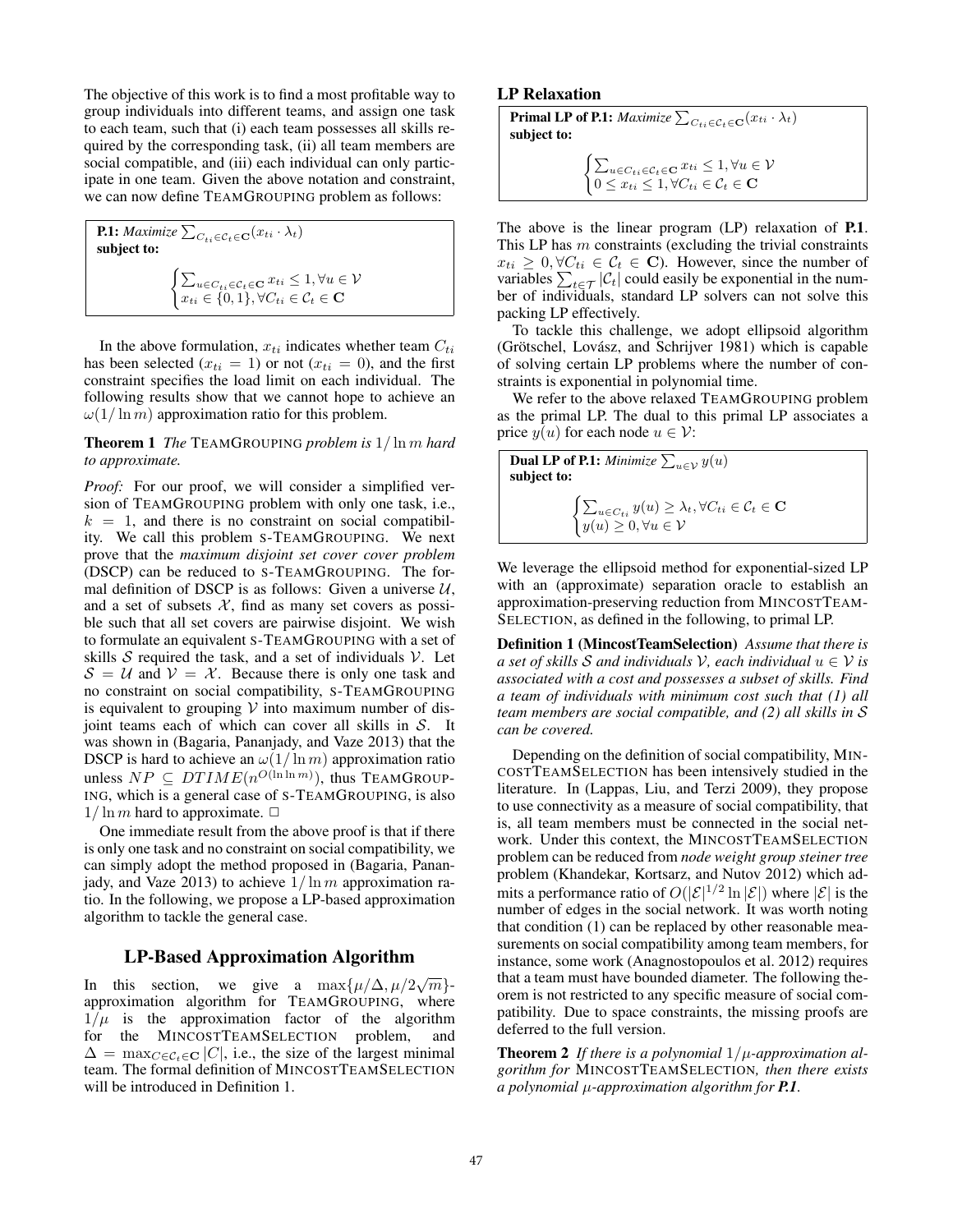### Approximation Algorithm

Having described the LP relaxation, we now propose an approximation algorithms computing a group of teams from LP solutions. Our approach involves two algorithms as subroutines.

**Candidate Solution I:** Let  $\mathcal{C}_t^H$  denote the subset of teams on task t corresponding to the separating hyper-planes found by the above separation oracle while running the ellipsoid algorithm, define  $\mathbf{C}^H = \{C_1^H, \cdots, C_k^H\}$ . In the first algorithm (Algorithm 1), we directly apply the deterministic rounding (Algorithm 4) to  $\mathbb{C}^H$ . We can prove that this algorithm achieves  $\mu/\Delta$  approximation ratio. For ease of presentation, we put the detailed description of our rounding technique in next section.

| <b>Algorithm 1</b> Candidate Grouping - I                           |  |
|---------------------------------------------------------------------|--|
| 1: Apply deterministic rounding (Algorithm 4) to $\mathbb{C}^H$ and |  |
| output a group of teams.                                            |  |

Lemma 1 *Algorithm 1 achieves* μ/<sup>Δ</sup> *approximation ratio for* TEAMGROUPING*.*

Candidate Solution II: The framework of the second candidate solution (Algorithm 2) can be summarized as follows:

*Step 1:* For every task t, we first partition  $C_t^H$ <br>violation that  $C_{\text{H}_1}^H$  and  $C_{\text{H}_2}^H$  such that  $\forall C \in$ Step 1: For every task t, we first partition  $C_t^H$  to two disjoint subsets  $C_t^{H_1}$  and  $C_t^{H_2}$  such that:  $\forall C \in C_t^{H_1}$ :<br> $|C| \leq \sqrt{m}$  and  $\forall C \in C_t^{H_2}$ :  $|C| \geq \sqrt{m}$ . That is  $C_t^{H_1}$ .  $|C| \leq \sqrt{m}$  and  $\forall C \in C_t^{H_2} : |C| > \sqrt{m}$ . That is,  $C_t^{H_1}$ <br>(resp.  $C_{t}^{H_2}$ ) contains all teams with no more (resp. more) (resp.  $C_t^{H_2}$ ) contains all teams with no more (resp. more) than  $\sqrt{m}$  individuals. Let  $\mathbf{C}^{H_1} = \{C_1^{H_1}, \cdots, C_k^{H_1}\}\$  and  $\mathbf{C}^{H_2} = \{C_1^{H_2}, \cdots, C_k^{H_k}\}\$  $\mathbf{C}^{H_2} = \{ \mathcal{C}_1^{H_2}, \cdots, \mathcal{C}_k^{H_2} \}.$ <br>Step 2: Apply determ

*Step 2:* Apply deterministic rounding (Algorithm 4) to  $\mathbf{C}^{H_1}$  and output a group of teams  $\widetilde{C}$ .

*Step 3:* Select a team, say  $C_{t_{\text{max}}}$ , from  $\mathbb{C}^{H_2}$  whose task  $t_{\text{max}}$  has the highest profit  $\lambda_{t_{\text{max}}}$ .<br>Stan 4: Compare  $\tilde{\beta}$  and  $\tilde{\beta}$ .

*Step 4:* Compare C and  $\{C_{t_{\text{max}}} \}$ , choose the one with larger profit as the final output, i.e, the profit of the returned solution is max $\{\sum_{C_{ti}\in\widetilde{\mathcal{C}}} \lambda_t, \lambda_{t_{\max}}\}.$ 

Algorithm 2 Candidate Grouping - II

- 1: Partition  $\mathbf{C}^H$  into two subsets  $\mathbf{C}^{H_1}$  and  $\mathbf{C}^{H_2}$
- 2: Apply the deterministic rounding (Algorithm 4) to  $\mathbf{C}^{H_1}$ and output C .
- 3: Select a team with the highest profit, say  $C_{t_{\text{max}}}$ , from  $\mathbf{C}^{H_2}$ .
- 4: Compare C and  $\{C_{t_{\text{max}}}\}\$ , return the one with larger profit profit.

We next prove that the approximation ratio of Algorithm 2 can be bounded by  $\mu/2\sqrt{m}$ .

**Lemma 2** *Algorithm 2 achieves*  $\mu/2\sqrt{m}$  *approximation ratio for* TEAMGROUPING *tio for* TEAMGROUPING*.*

Putting It All Together. Given solutions returned from Algorithm 1 and Algorithm 2, we simply choose the one

#### Algorithm 3 Approx-TG

- 1: Compute two candidate solutions using Algorithm 1 and Algorithm 2.
- 2: Return the one with higher profit.

with higher profit as our final output. We refer to this algorithm as Approx-TG (Algorithm 3). Lemma 1 and Lemma 2 together imply our main theorem.

**Theorem 3** *Approx-TG achieves*  $\max\{\mu/\Delta, \mu/2\sqrt{m}\}\$ approximation ratio for  $TFAMGROUPING$ *proximation ratio for* TEAMGROUPING*.*

Now consider a special case of TEAMGROUPING where there is no constraint on social compatibility. Under this setting, MINCOSTTEAMSELECTION problem as defined in Definition 1 is equivalent to classic *weighted set cover problem* (Chvatal 1979), which allows  $\ln n$  approximation. In addition, we have  $\Delta \leq n$ , this is because the number of possible skills is at most  $n$ , if there is no constraint on social compatibility, any minimal qualified team contains at most  $n$ individuals. Then the following corollary holds by replacing  $\mu$  using  $1/\ln n$ , and  $\Delta$  using *n* in Theorem 3.

Corollary 4 *If there is no constraint on social compatibility,*  $\Delta$ *Pprox-TG achieves*  $\max\{1/n \ln n, 1/2\sqrt{m} \ln n\}$  *approximation ratio for*  $\text{TRAMGROUPING}$ *mation ratio for* TEAMGROUPING*.*

It was worth noting that if  $n \ll m$ , i.e, the number of skills is much smaller than the number of individuals, the above approximation ratio can be further rewritten as  $1/n \ln n$ .

Consider another special case that uses connectivity to measure the social compatibility. As discussed earlier, under this setting, the MINCOSTTEAMSELECTION problem can be reduced from *node weight group steiner tree* problem (Khandekar, Kortsarz, and Nutov 2012) which admits a performance ratio of  $O(|\mathcal{E}|^{1/2} \ln |\mathcal{E}|)$ . Therefore, we have the following corollary.

Corollary 5 *If all teams are required to be connected, Approx-TG achieves*

 $\max\{1/O(|\mathcal{E}|^{1/2}\ln|\mathcal{E}|)\Delta), O(1/|\mathcal{E}|^{1/2}\ln|\mathcal{E}|)2\sqrt{m})\}$ 

*approximation ratio for* TEAMGROUPING*.*

LP Rounding We next discuss how to round the factional solution of primal LP, this will be used as a subroutine in Algorithm 3. In the rest of our discussion, we say two teams are *adjacent* if they contain at least one common individual. We use  $\mathcal{N}(C)$  to denote the adjacent teams of C. Let  $\mathbb{C}^I$ denote the set of input teams, e.g.,  $C^I$  refers to  $C^H$  (or  $C^{H_1}$ ) resp.) in Algorithm 1 (or Algorithm 2 resp.).

Our rounding method (Algorithm 4) can be described as follows:

*Step 1:* Sort all teams in  $C<sup>I</sup>$  in non-decreasing order of their profit.

*Step 2:* Select the team  $C_{ti} \in \mathbb{C}^I$  with the highest profit and add it to our final solution.

*Step 3:* Remove  $C_{ti}$  and  $\mathcal{N}(C_{ti})$  from  $\mathbb{C}^{I}$ . This step ensures that no individual participates in multiple tasks.

*Step 4:* Goto Step 2 unless there are no teams left.

We next provide the approximation ratio of Algorithm 4.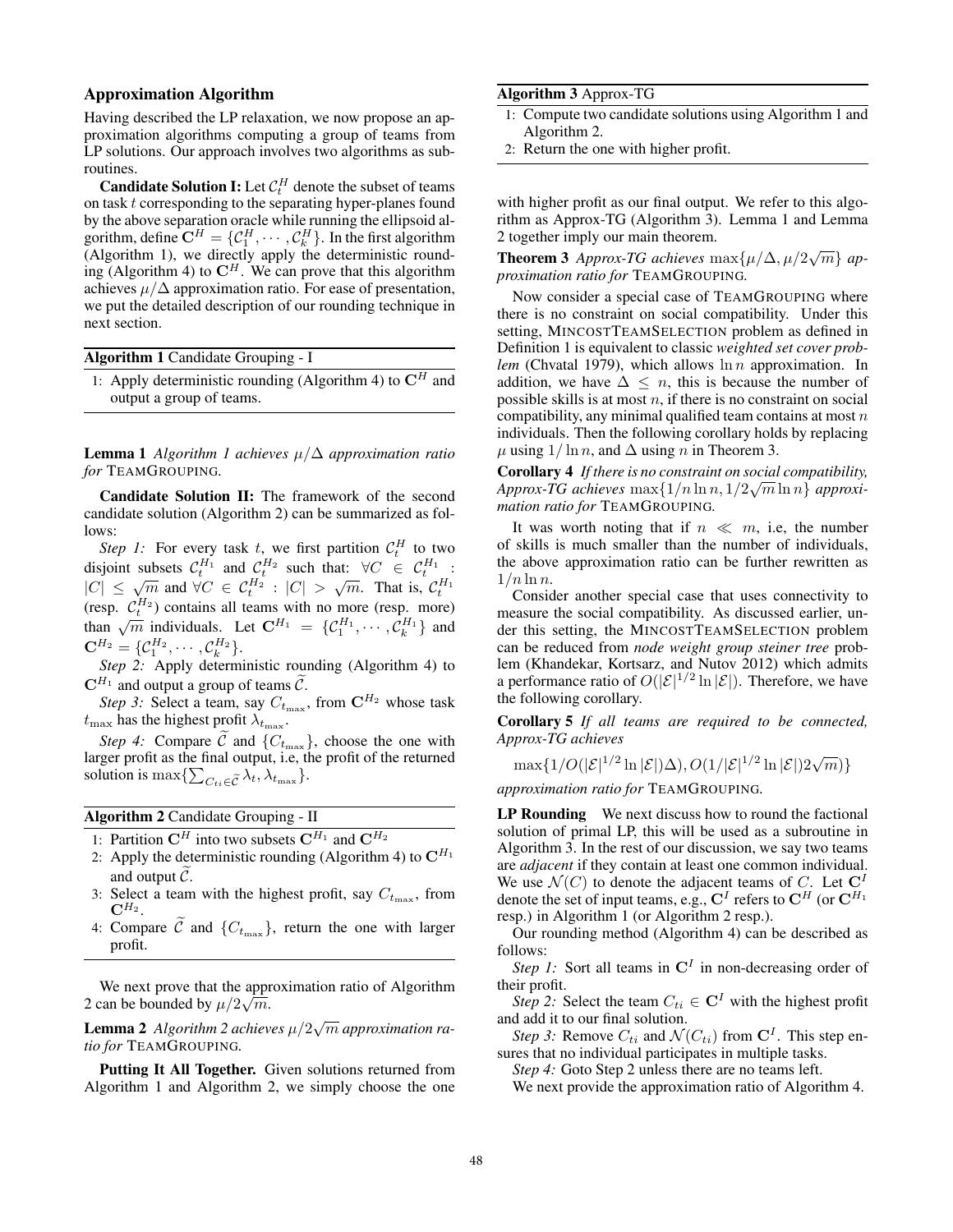### Algorithm 4 Deterministic Rounding

- 1: Sort all teams in  $C<sup>I</sup>$  in non-decreasing order of their profit.
- 2: **while**  $C^I \neq \emptyset$  **do**<br>3: Select the team
- Select the team with highest profit in  $\mathbf{C}^I$ , say  $C_{ti}$

4: 
$$
\mathcal{C}^{DR} = \mathcal{C}^{DR} \cup \{C_{ti}\}
$$
  
5. 
$$
\mathbf{C}^{I} = \mathbf{C}^{I} \setminus \{C_{ti}\} \cup \{C_{ti}\}
$$

5: 
$$
\mathbf{C}^I = \mathbf{C}^I \setminus \{C_{ti} \cup \mathcal{N}(C_{ti})\}
$$
6: end while

7: Return  $C^{DR}$ 

**Lemma 3** Let  $\tau$  denote the size of the largest team in  $\mathbb{C}^1$ , *Algorithm 4 achieves approximation ratio*  $1/\tau$ *.* 

## Extensions

## Incorporating Heterogenous Load Limits

Our basic model assumes that each individual can only participate in *one* task. However, as mentioned earlier, different individuals may have different capabilities, i.e., , each individual  $u$  can participate in up to  $f_u$  number of tasks. In order to capture this scenario, we can simply create  $f_u$  copies of  $u$ with identical skill set, then all results developed previously can apply to the modified instance.

**Theorem 6** Approx-TG achieves  $\max\{\mu/\Delta, \mu/2\sqrt{m}\}\$ approximation ratio when individuals have heterogeneous load *proximation ratio when individuals have heterogeneous load limits.*

# Incorporating the Capacity Constraint of Each Task

Throughout this paper, we assume that each task can be performed unlimited number of times. However, this may not always hold in practice, take puzzle assembly as an example, this type of task can only be performed once. To this end, we add a group of additional constraints to the original problem:  $\sum_{C_{ti} \in C_t} x_{ti} \leq g_t, \forall t \in \mathcal{T}$  where  $g_t$  denotes the capacity of task  $t \in \mathcal{T}$  i.e. task  $t$  can be performed up to  $g_t$ capacity of task  $\bar{t} \in \mathcal{T}$ , i.e., task  $t$  can be performed up to  $g_t$ <br>times times.

**P.2:** *Maximize*  $\sum_{C_{ti}\in\mathcal{C}_t\in\mathbf{C}}(x_{ti}\cdot \lambda_t)$ subject to:  $\sqrt{ }$  $\int$  $\overline{\mathcal{L}}$  $\sum_{u \in C_{ti} \in \mathcal{C}_t} x_{ti} \leq 1, \forall u \in \mathcal{V} \ \sum_{C_{ti} \in \mathcal{C}_t} x_{ti} \leq g_t, \forall t \in \mathcal{T}$  $x_{ti} \in \{0, 1\}, \forall C_{ti} \in \mathcal{C}_t \in \mathbf{C}$ 

Similar to the one developed in the basic model, we propose a LP-Based Approximation Algorithm for P.2. The detailed description and analysis of our modified Approx-TG can be found in the full version.

Theorem 7 *The modified Approx-TG achieves*  $\max\{\mu/(\Delta + 1), \mu/2(\sqrt{m} + 1)\}\$ approximation ratio *for P.2.*

### Performance Evaluation

In this section, we conduct an empirical evaluation of the proposed algorithms. All experiments were run on a machine with Intel Xeon 2.40GHz CPU and 64GB memory,

running 64-bit RedHat Linux server. The goal of our experiments is multifold. First, we would like to evaluate the performance of the Team Grouping algorithms as measured by the total profit achieved. Second, we evaluate the extent to which the required number of skills and the connectivity constraint affect the quality of the solutions by measuring the cardinality of the teams produced by the algorithms. For extended version of the TEAMGROUPING problem, we evaluate the total profit achieved by the algorithms under different individual load limits and project capacity constraints.

Datasets. We evaluate the proposed algorithms on the real world benchmark dataset collected from *Upwork*. *Upwork* is a global freelancing platform where businesses and independent professionals connect and collaborate remotely. *Upwork* has 10 million registered freelancers and 4 million registered clients.

Social compatibility. We follow the definition of social compatibility introduced in (Lappas, Liu, and Terzi 2009): a group of individuals are social compatible as long as there exists a path between each pair of individuals in the team. Building a team of social compatible members can be done by solving an instance of the STEINER TREE problem as described in (Lappas, Liu, and Terzi 2009).

Algorithms. In addition to the algorithms we proposed, we also test with some straightforward heuristics that would be natural alternatives for solving the team grouping problem. The intuition behind these algorithms is to form a solution iteratively.

Random: A baseline algorithm that employs an iterative procedure. In each iteration, it selects a random project from the pool of projects  $\mathcal T$ , and then builds a team to cover the project with random selection. In order to fulfill the requirement of social compatibility, the algorithm needs to solve an instance of the STEINER TREE problem as described in (Lappas, Liu, and Terzi 2009) to ensure the connectivity of the team. The algorithm repeats this procedure until the individual pool is exhausted. For the extended version of the TG problem, it respects the capacity constraints of the tasks by moving on to the next task if the current task is already assigned to  $q_t$  teams.

Greedy: This is an algorithm that greedily picks the projects to be covered, one at a time, and finds the best set of individuals that can cover the selected project using the standard greedy approximation algorithm for set cover problem. In particular, it first ranks tasks w.r.t. profits and then selects teams for tasks using this order until the individual pool is exhausted. The project capacity constraints in extended version are taken care of in the same way as in Random. For each task  $t$ , the algorithm follows an iterative greedy procedure to build a team, adding at each step  $l$  the individual  $u$ that possesses the most yet uncovered required skills in  $t$ , an instance of the STEINER TREE problem needs to be solved to satisfy the social compatibility constraint.

Greedy+: This is an alternative version of Greedy which takes cost efficiency into account. It first ranks tasks w.r.t. *cost efficiency*,  $\frac{\lambda_t}{|t|}$  (profit/number of skills required), and then builds teams for tasks using this order until individand then builds teams for tasks using this order until individual load limit is exhausted. The rest of the procedure is the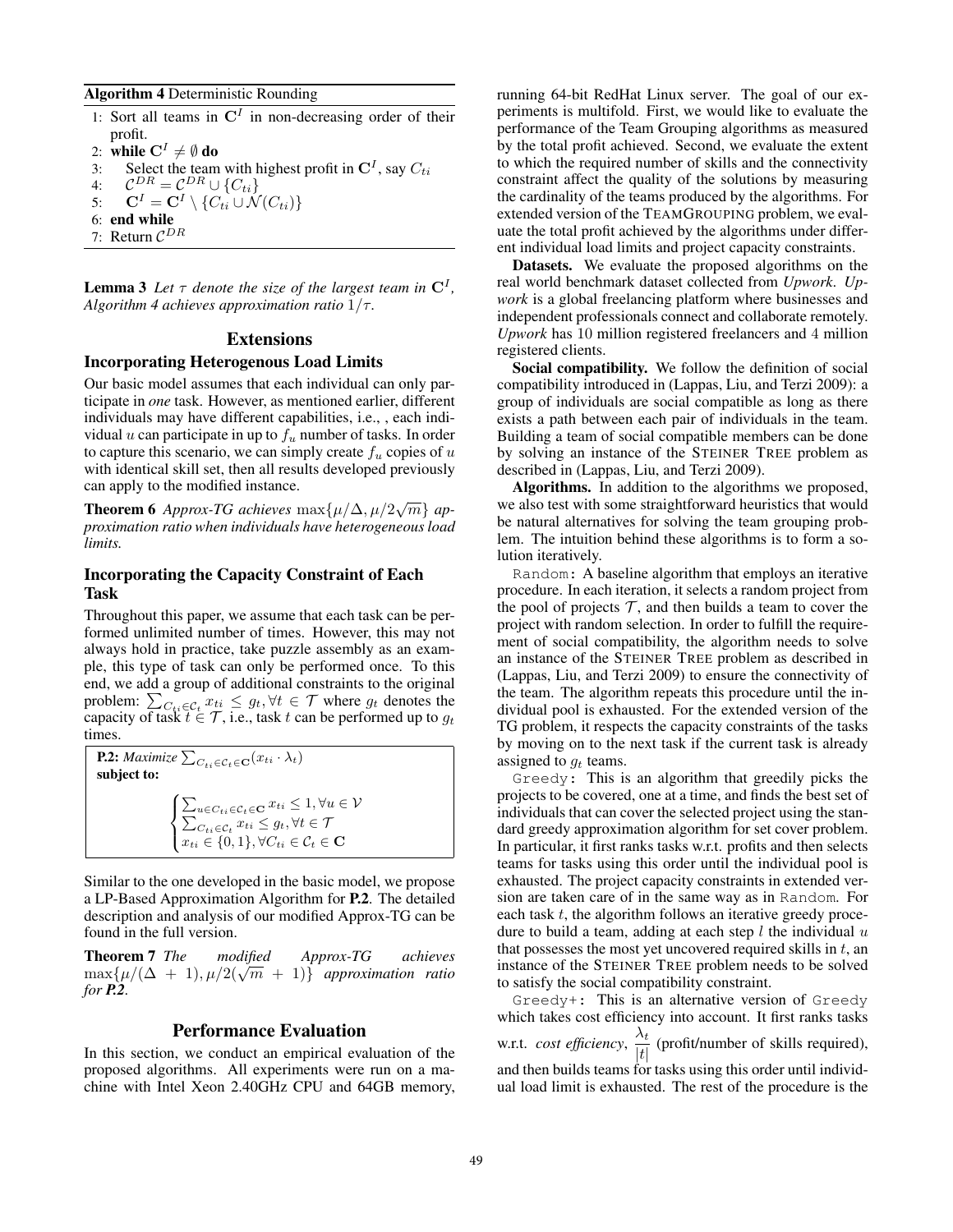

Figure 1: Performance of algorithms for basic Team Grouping problem.

same as in Greedy.

Approx-TG: An alias for Algorithm 3.

Approx-TG+: This is a modified version of Approx-TG to handle the capacity constraints of the tasks.

For Random, Greedy and Greedy+ algorithms, we evaluate their output using Monte Carlo simulations with 10K runs and report average results in the following.

## Evaluating Algorithms for Basic Team Grouping Problem

First, we focus on the evaluation of our algorithms for the basic TEAMGROUPING problem, i.e., Random, Greedy, Greedy+ and Approx-TG. Recall that in the basic version of the problem, we have the individual load limit  $f_u$  set to 1, and the project capacity constraint  $q_t$  set to infinity (i.e.,  $\infty$ ). We report the total profit achieved by each algorithm, for increasing values of the social connectivity threshold, i.e.,  $\rho$ ranging from 0 to 1. We also report the extent to which the required number of skills and the social connectivity threshold affect the average size of the teams produced by each algorithm.

Figure 1(c) shows the performance of different algorithms on the *Upwork* dataset, in terms of the dollar profit. The yaxis shows the profit achieved by each algorithm, and the x-axis shows the connectivity threshold  $(\rho)$  that was used to adjust the social compatibility constraint. As shown in Figure 1(c), we observe that, in all cases, Approx-TG outperforms all the other algorithms. We also notice that the total profit produced by each algorithm goes down as  $\rho$  increases. This is because as  $\rho$  increases all the edges with weight less than  $\rho$  are removed from the social graph, resulting in the disconnection of team members that were connected in original graph due to a sparse structure of the new graph. As a result, more individuals are selected as connecting nodes other than as functional nodes that actually utilize their skills on the projects, and the total profits achieved by the algorithms decrease accordingly.

Figure 1(a) illustrates how the average team sizes are affected by different project sizes (i.e., required number of skills). The y-axis shows the average team size produced by each algorithm, and the  $x$ -axis shows the required number of skills. In this set of experiments, we fix the connectivity threshold  $\rho$  to be 0. As shown in the figure, Approx-TG

consistently produces small teams under all the skill set size values, and the average team size produced increases almost linearly with required number of skills. In contrast, Random, Greedy and Greedy+ algorithms produce larger teams and the produced average team sizes increase exponentially as the required number of skills increases.

Figure 1(b) shows how the average team sizes are affected by different connectivity threshold  $(\rho)$  values. The y-axis shows the average team size produced by each algorithm, and the x-axis shows the value of  $\rho$ . In this set of experiments, we fix the required number of skills to be 3. In particular, projects that require exactly 3 skills are selected for this evaluation. We observe that as  $\rho$  increases, the average team sizes produced by all algorithms increase first and then decrease after  $\rho$  passes 0.6. It is reasonable that the average team sizes increase at the beginning because more nodes are required in the teams to fulfill the social compatibility requirement as  $\rho$  increases, since more edges are removed from the original graph. At the point  $\rho$  passes 0.6, the average team sizes are shown to be decreasing. The reason is that as a significant number of edges are removed from the graph, the graph is decomposed to a number of small components, resulting in a very sparse graph structure. Therefore, potential teams that can be built are restricted to these local small components, so as to ensure that the social compatibility constraint is satisfied in this case.

## **Conclusion**

In this paper, we study the profit-driven team grouping problem. We aim to group individuals into different teams, and assign them to different tasks, such that the total profit of the tasks that can be performed is maximized. We consider three constraints when perform grouping, and present a LP-based approximation algorithm to tackle it. We also study several extensions of this problem. Although this paper studies team grouping problem, our results are general enough to tackle a broad range of problems that involve cover decomposition.

#### References

Anagnostopoulos, A.; Becchetti, L.; Castillo, C.; Gionis, A.; and Leonardi, S. 2012. Online team formation in social networks. In *Proceedings of the 21st international conference on World Wide Web*, 839–848. ACM.